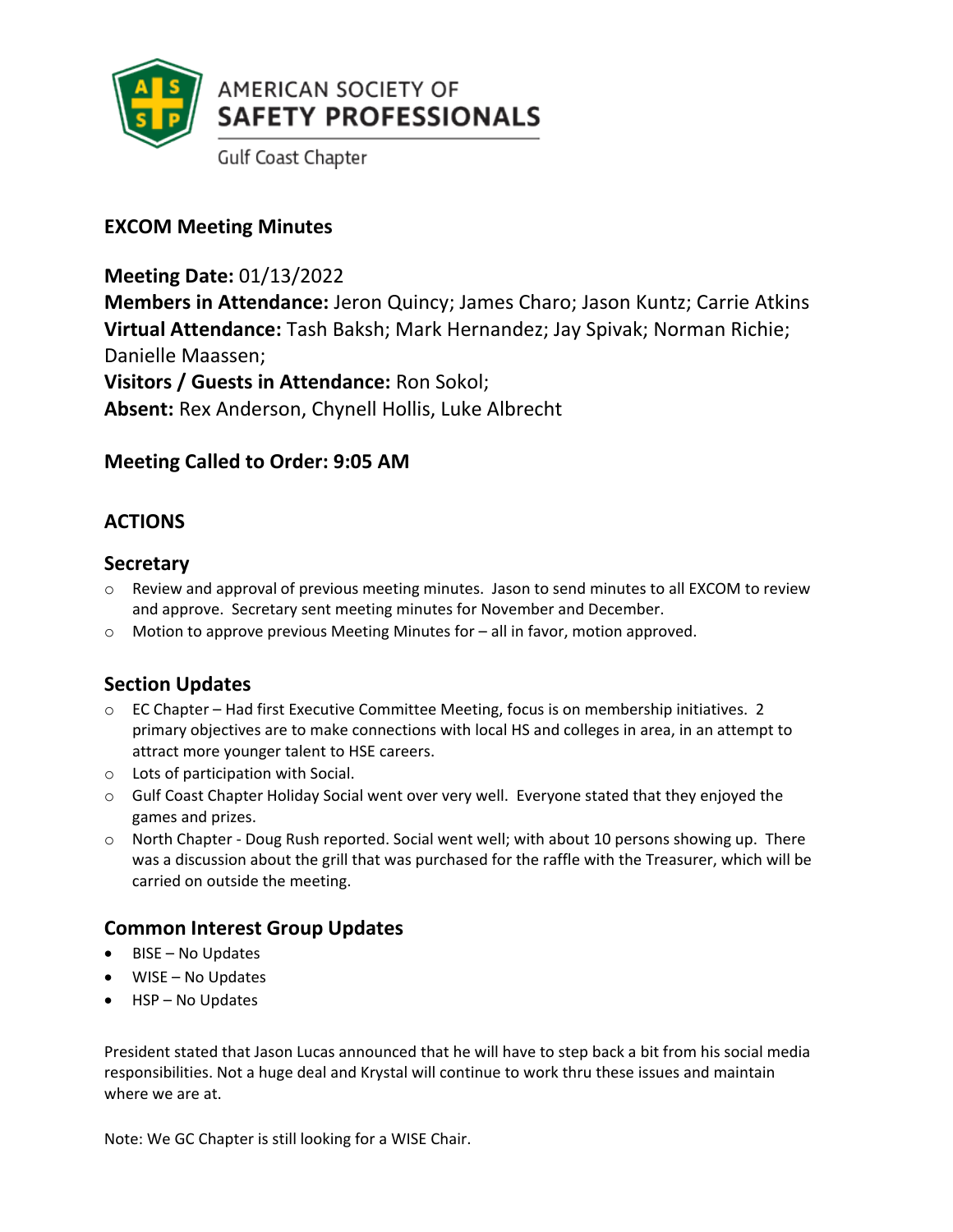### **Treasurer**

- Account(s) Balance
	- o All Section Accounts are above \$500.00 USD
	- o All other accounts (Old Account, Main Checking, Savings and Pay Pal) are in good standing.
- Current Bank Situation
	- o No issues to report
- **Section budgets and access to funds.**
	- o No Issues to report
	- o Sections are encouraged to solicit the EXCOM for Chapter funds if they have agendas or issues, they need funds for.

## **Communications**

- President Jason Lucas will take a temporary step back. Krystal has done a great job of keeping up. Apologize if President ruffled feathers, but all Comms need to go through Krystal to avoid confusion. Communication flows is as follows … 1st Week of the month are Gulf Coast General Chapter Comms; 2nd EC; 3rd North Section; 4th Any Other Communications.
	- $\circ$  Jeron What we don't want to happen is for Sections to override each other's communication's, and communications and updates need to go Krystal, as she's committed to making communications clear and concise (to society)
- Newsletter & Website Danielle has been asked to target updates at least once per quarter.
	- $\circ$  Focus right now is announcements and elections as well as current events (PDC).

# **Member Services**

- If anyone needs details or would like to apply to be a speaker (we have about 26 people) we need them to go to the ASSP site, and sign up through the Professional Development link.
	- o President asked that those who expressed interest last year, but were not chosen, should be contacted about their interest for this year.
	- o Carrie stated she had shared the list with Rex. Rex is working on determining who is still interested.
- President suggested that the Chapter does not move forward with a June awards and honors banquet.
	- o Why? .. Brad Giles has offered to travel in April to our PDC.
	- $\circ$  President suggest that he be a key speaker. Will discuss offline but we need to move on this quickly; and request his presence from Society.
- With the HSP, AIHA and 2 Gulf Cost Chapter tracks we now have 4 tracks; and will need to ID 8 key speakers out of the 26 who've signed up already.
	- o Mark Hernandez (HSP) has offered to conduct a Spanish Speaking Only Track.
	- o AIHA has also developed a Track.
- Carrie requested that we continue to seek out more sponsors. If possible, would like Excom members to share at least 3 sponsors for contact by PDC members or if ExCom members would like, they may ask for May Day Marketing to contact them.
- Carrie is looking for someone to groom and take her spot in the future. Once she gets through this PDC, she'll look for someone else to move forward with her duties. Jason Kuntz raised his hand for this. President stated that James has also mentioned he has a secretary candidate as well. After PDC, Carrie committed to training her replacement, but she'll look to move into more of a membership development position.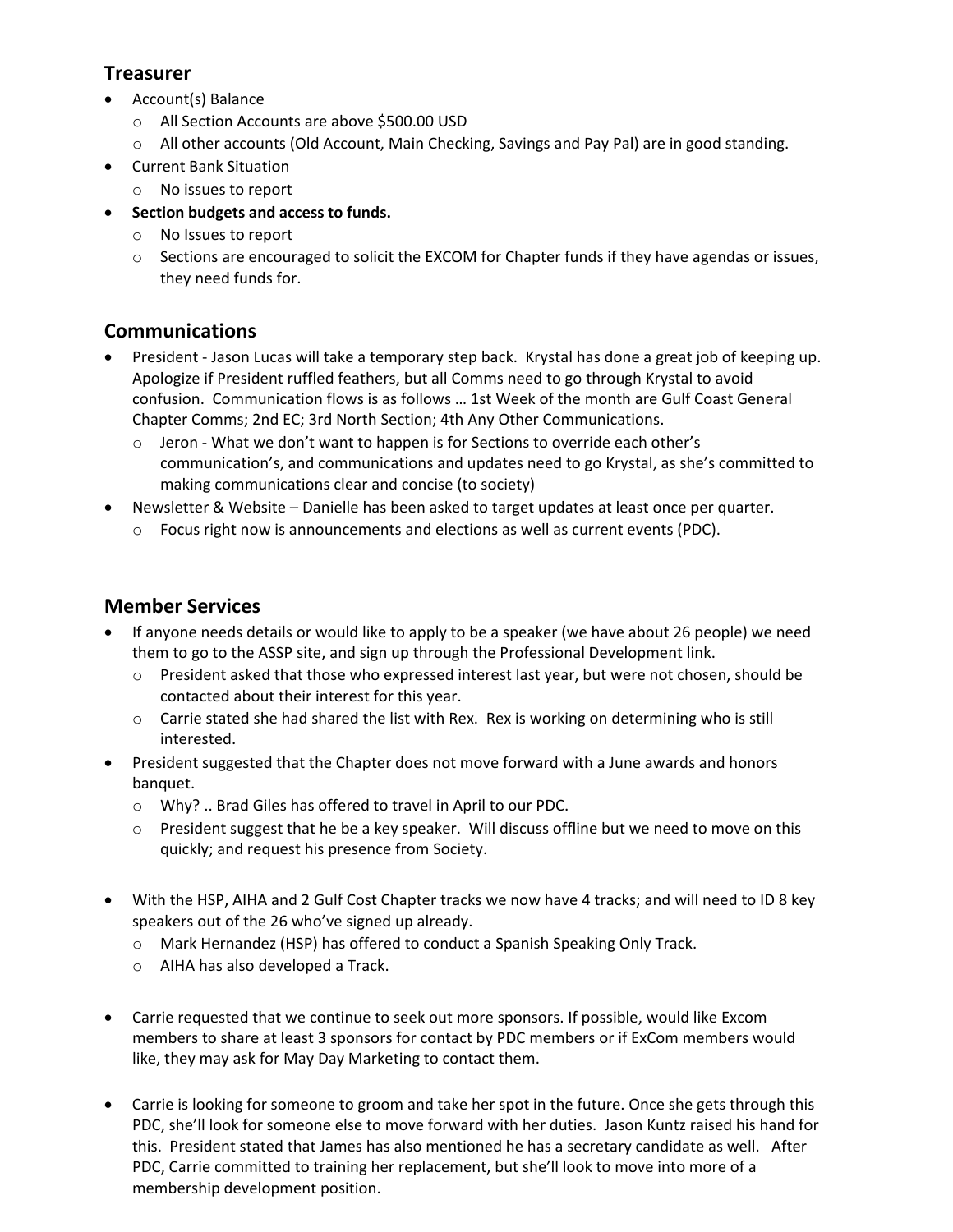- Jay we have the addendum to sign.
	- $\circ$  Jeron Carrie can sign that.

#### **Programs**

- Rex was unable to make the call.
- Jeron discussed Nov Dec Speakers & AIHA Involvement going forward
	- $\circ$  Jeron asked to get speakers ID'd and advertised for next year, as soon as possible.
	- o Also asked that Programs look to engage Greg May next year to get better attendance in our meetings and functions.

Jeron did speak with Rex. He would like to get things locked down for next year. We need to work to get our meetings scheduled for next year.

## **Student Liaison Update**

- Chynell was unable to make the meeting.
- Jeron stated, "Next to the PDC the Student Sections are our biggest opportunity, right now, to strengthen membership."
- Jeron would like to add additional resources to the Student Liaison function to help Chynell
- Would like to have a Student Social for the whole area by this spring.
	- o Region 3 Students have an annual leadership meeting.
	- o Suggested to Region 3 to bring students to PDC and then have their Leadership Session on Saturday.
- o College of the Mainland Advisor Update Not much has changed. Chynell to work with Ron on that. Need to get a student advisor on this.
- o Braz Col would like us to come down. They would like a speaker on the ASSP side and the WISE side.
- o SHSU is being worked on by the North Section
- o James to contact San Jac

### Government Affairs

- o Ron Emergency Standard Update.
	- $\circ$  Most of us were surprised with the 6th Circuit Court vacated the stay by a 2 to 1 vote. They kicked it up to the high court. Most of those in the know, point for this to go to a 6 to 3 vote to vacate it. Reminder: The ETS is now in effect for most.
	- $\circ$  Basically, OSHA says that the standard is in effect for 100 employee employers. Enforcement vacated until Feb.
		- As an employer of 100 or more people, you need to decide whether to mandate vac or testing.
		- **Develop written policy. Template available on OSHA Website**
		- **Develop roster of employee status**
		- Keep copies of employee documentation
		- Keep records of testing for un vacinated employees.
		- **Employers are not responsible for testing costs.**
	- o Ron Because of the controversial nature of this, we need to tell members about OSHA's whistle blower provisions and retaliation provisions. It needs to be known that can get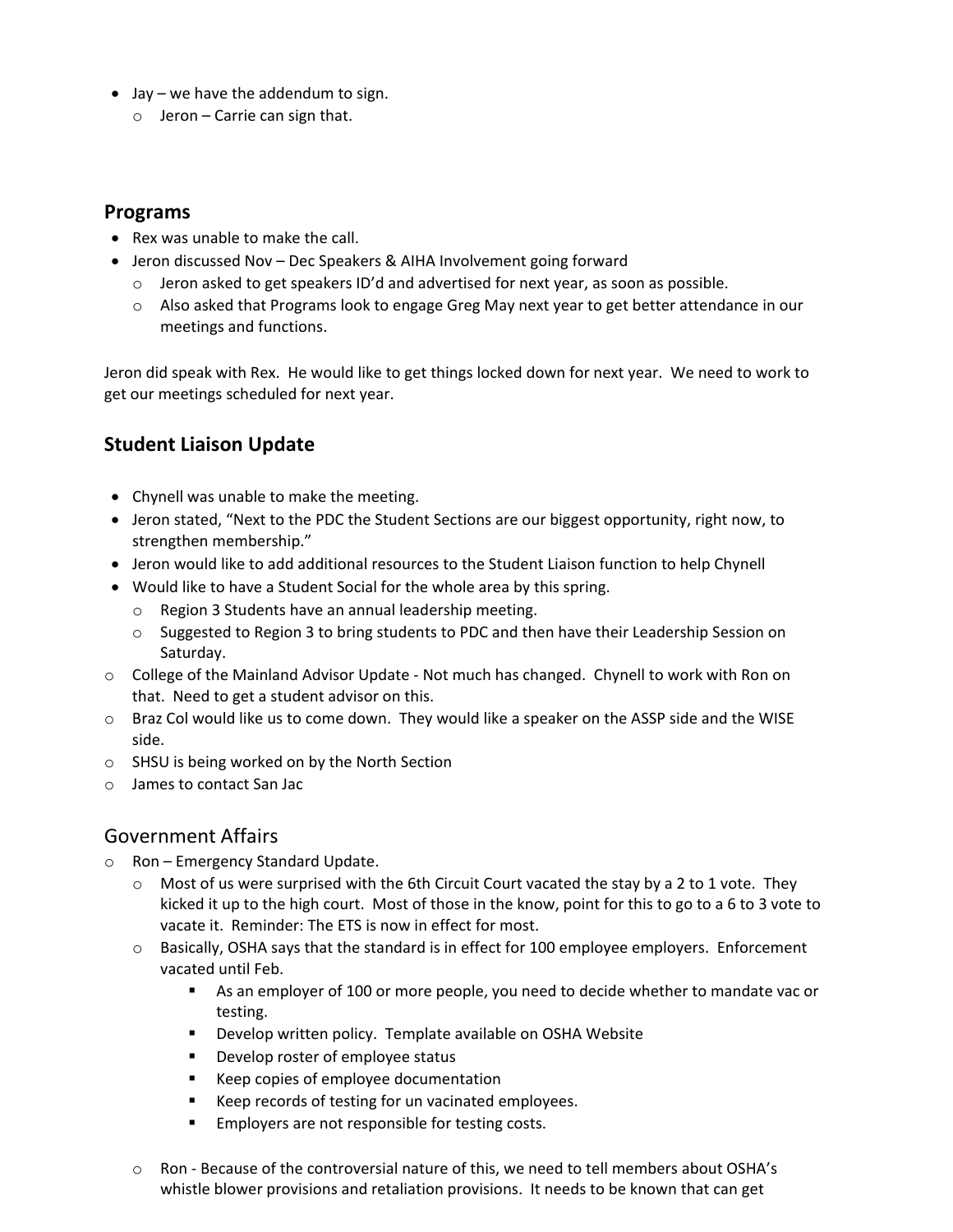yourself in a heap of troubles in the long run, if you ignore these rights.

Note: The ETS was struck down by the US Supreme Court while the Chapter Meeting was in progress.

### President

- $\circ$  We need to do our best to continue to keep membership engaged and actively participating in chapter activities.
- o We need a strong committee base for the Chapter.
	- o We are starting to shift people into key roles; Example: Like getting Carrie into a strong committee chair role, where she can focus on work and where past leadership can support and assist leadership.
	- o We need to seek out strong leadership that wants to get involved.

#### Purpose and Expectations of Socials.

- $\circ$  If you remember we decided in June to move forward with membership engagement thru socials.
	- $\circ$  To date, we haven't had the greatest success at getting people out. We are looking into the cause, is it people don't want to get out (?) or something else.
- o The expectation for this year is still to get people out.
	- $\circ$  If we can use sponsors, we will, but its hard to get something sponsored when you've only got 20 + people showing up.
- o We want to get a student social up and going this year.
- $\circ$  Jeron to get survey out to chapter on how to improve participation in socials. We are not getting the engagements that we would like.

### Section Leadership – everyone to look at bi laws.

- $\circ$  Per the bi-laws each section is only to have a Chair and a Secretary / Treasurer.
	- o Each section has strayed away from this, significantly
	- o The reason for the rules is so that our Sections / Chapters do not have problems.
- o Note: We are in a bi-law review year.
- o What can we do and what can we not do (concerning bi-laws)?
	- o Ron to report back on.
	- o Delegates are also and upcoming issue.
- $\circ$  We need to get back to the basics and do what we can to support the sections at the chapter level, example with Tash speaking to the schools.
- o We would need to vote on and approve in our June meeting.

#### HOD meetings.

- $\circ$  Jeron recommended that everyone review the recordings on the ASSP site.
	- o There are a lot of things changing.
	- o Meeting is coming up and we will have 2 proxies.
	- o There will not be a live vote.
	- o We will have a 45-day voting period.

#### Past Presidents Social

o Jeron recommends not pushing forward with this.